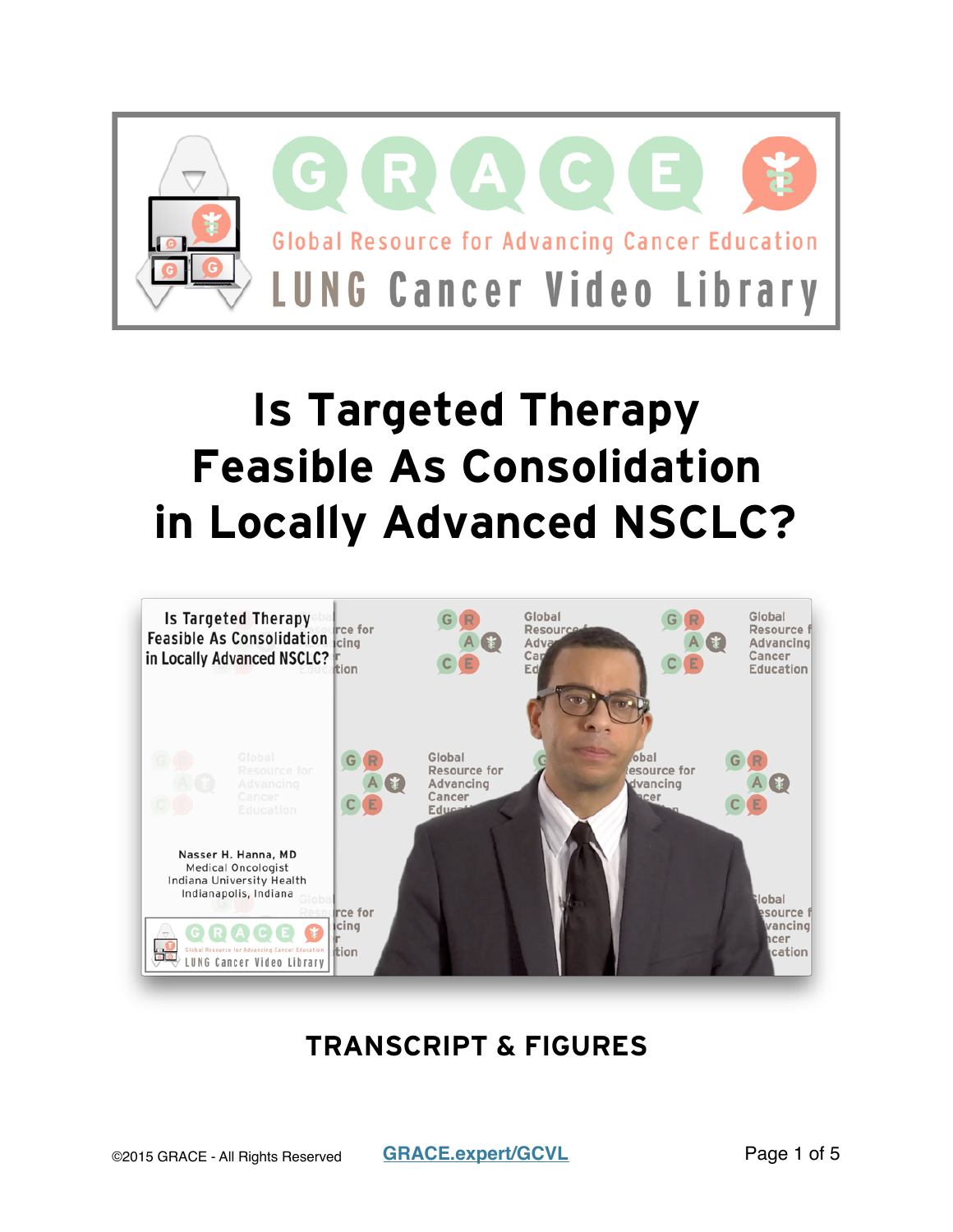#### GRACE Cancer Video Library - Lung

Because those strategies testing additional systemic therapy utilized chemotherapy and those strategies did not improve outcomes compared to concurrent chemoradiation alone, we looked to try to give other forms of systemic therapy that were not chemotherapy to see if perhaps that would improve outcomes. Beginning in the 2000s there were a number of new drugs that appeared to be active in people with lung cancer and these are what we call molecularly targeted therapies. The first of these molecularly targeted therapies targeted a certain growth receptor on the surface of cancer cells, and this is called the epidermal growth factor receptor (EGFR) and we had a drug at the time which would target cancer cells that expressed this epidermal growth factor receptor. Well we understood in the 2000s that the vast majority of people with lung cancer have tumors that overexpress these growth receptors on the surface.

So clinical trials were designed to incorporate these new molecularly targeted therapies into the backbone of therapy that we had already established. Probably the best known of these trials was conducted by one of the United States cooperative groups in which all patients with stage III unresectable non-small cell lung cancer received the standard concurrent chemotherapy and radiation therapy backbone. Now in this trial patients were allowed to receive additional chemotherapy after that but the bottom line with this trial and the importance of this trial is then at that point patients were then randomized to receive either this molecularly targeted therapy or to receive a placebo.

At the time, again, this was the most effective molecularly targeted therapy we had in lung cancer and this was our greatest hope for further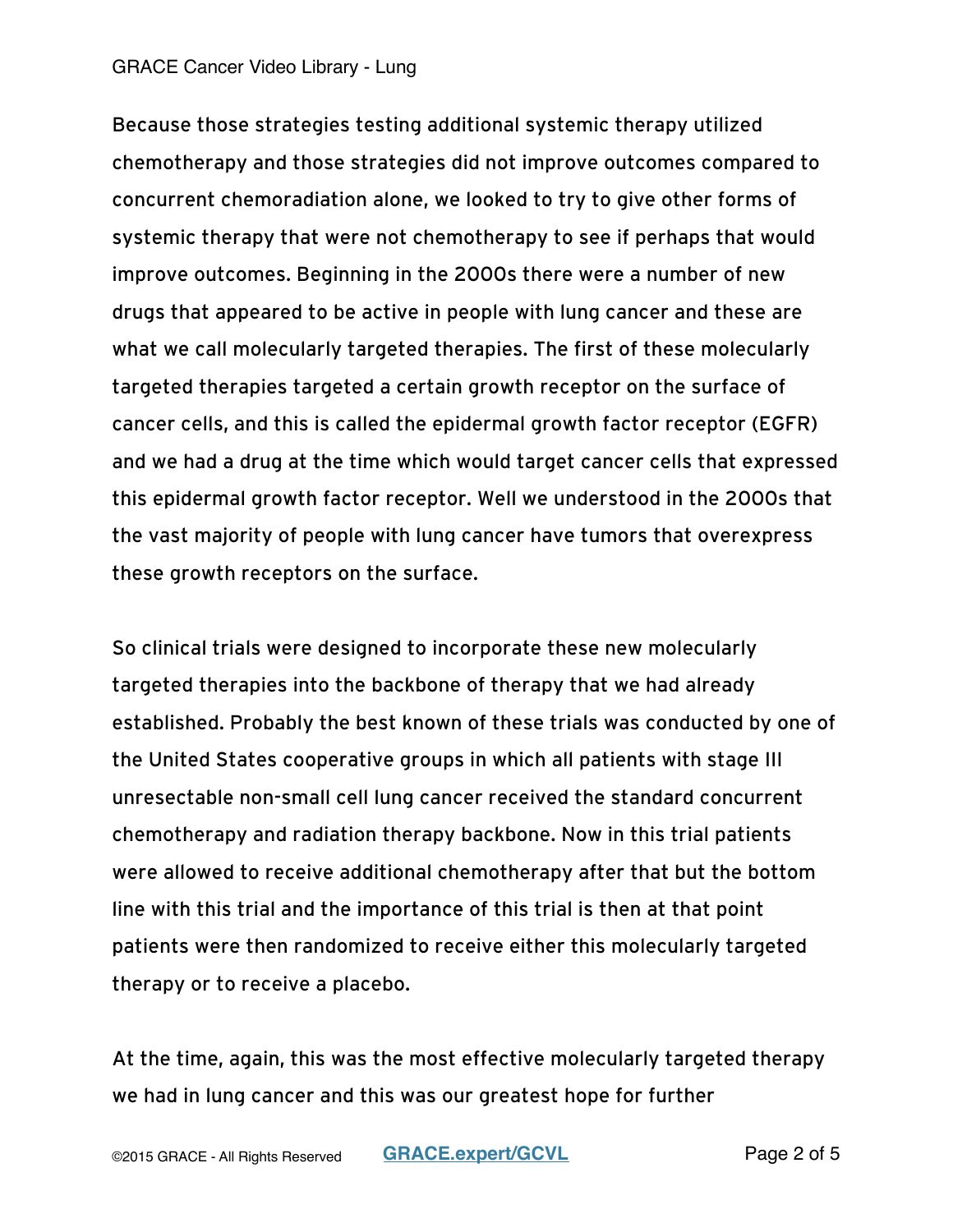#### GRACE Cancer Video Library - Lung

advancement over just giving concurrent chemoradiation alone. This drug was called gefitinib, it is approved by the FDA today and it is commercially available for people who have metastatic disease. What this trial demonstrated was giving that drug after chemotherapy and radiation therapy did not improve outcomes. In fact more people who received placebo had long term survival compared to those who received the gefitinib. So that hypothesis was utterly rejected and clearly is not the way forward.

Since that trial was designed we've come to better understand which patients actually benefit from these drugs that target the epidermal growth factor receptor. In fact we have new targets including a gene called anaplastic lymphoma kinase or the ALK gene and we have molecularly targeted therapy against tumors that have that gene abnormality.

So the current state of the art clinical trials testing molecularly targeted therapy are not just indiscriminately giving everybody the drugs, but they're testing the idea that perhaps there are subsets of patients who would preferentially benefit from these targeted therapies. So one of the United States cooperative groups right now is conducting a clinical trial for patients with stage III unresectable disease. Everyone is getting concurrent chemoradiation, but those patients who have either an abnormality in the epidermal growth factor receptor gene, or in the anaplastic lymphoma kinase gene are also being randomized to receive the molecularly targeted therapy or not.

So this is a very different idea, this is not just empirically giving everybody these molecularly targeted therapies, but it's targeting patients for these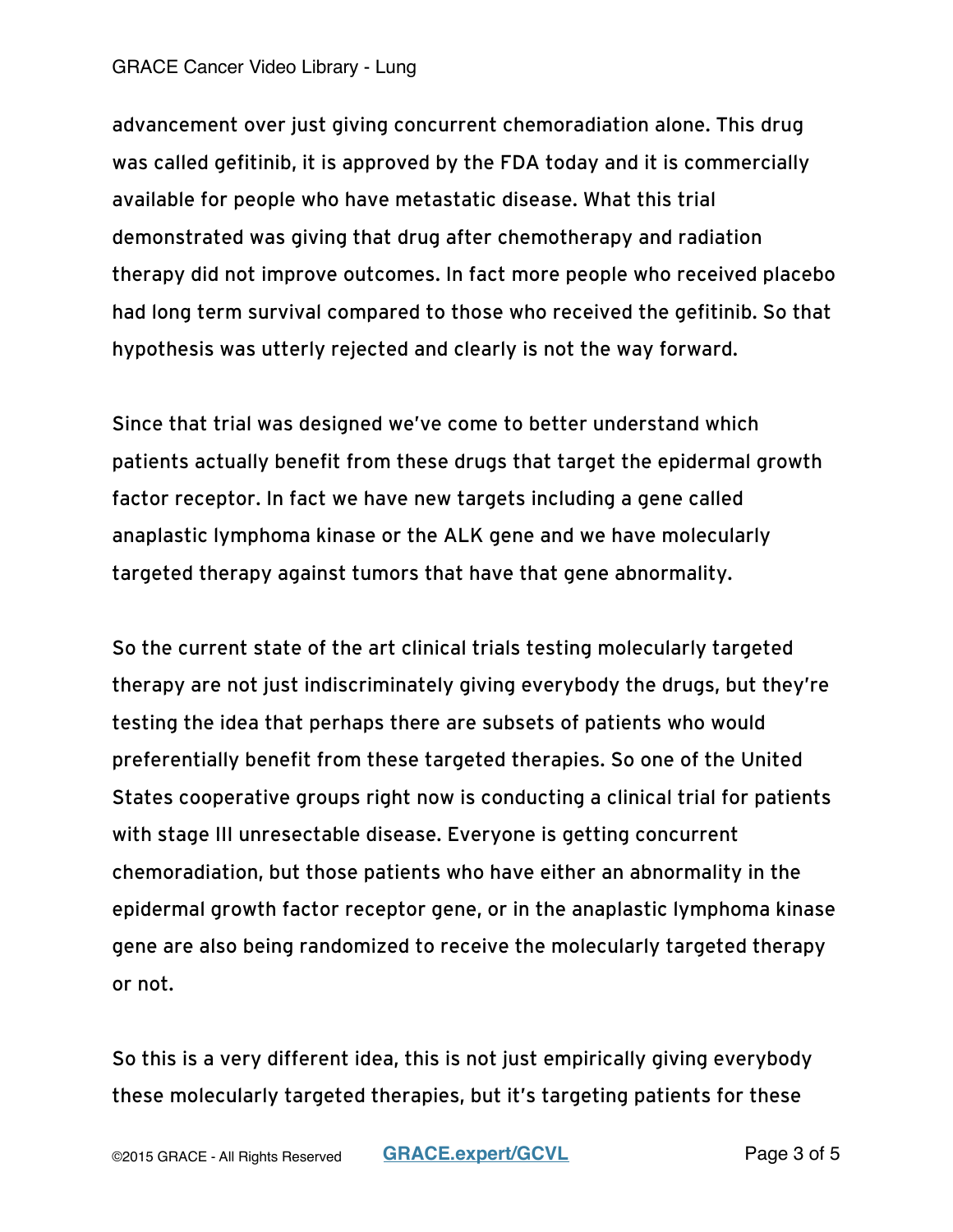#### GRACE Cancer Video Library - Lung

drugs based on the molecular biology of their disease. Now these trials are ongoing right now and I think we're optimistic and we're hopeful because we've seen the activity of these targeted drugs in patients who have metastatic disease. Perhaps we'll see some improvements in outcomes in these targeted populations — that question is probably not really going to have an answer for about two or three years. That's the current state of the art treatment that's being tested regarding molecularly targeted therapy in stage III cancer.